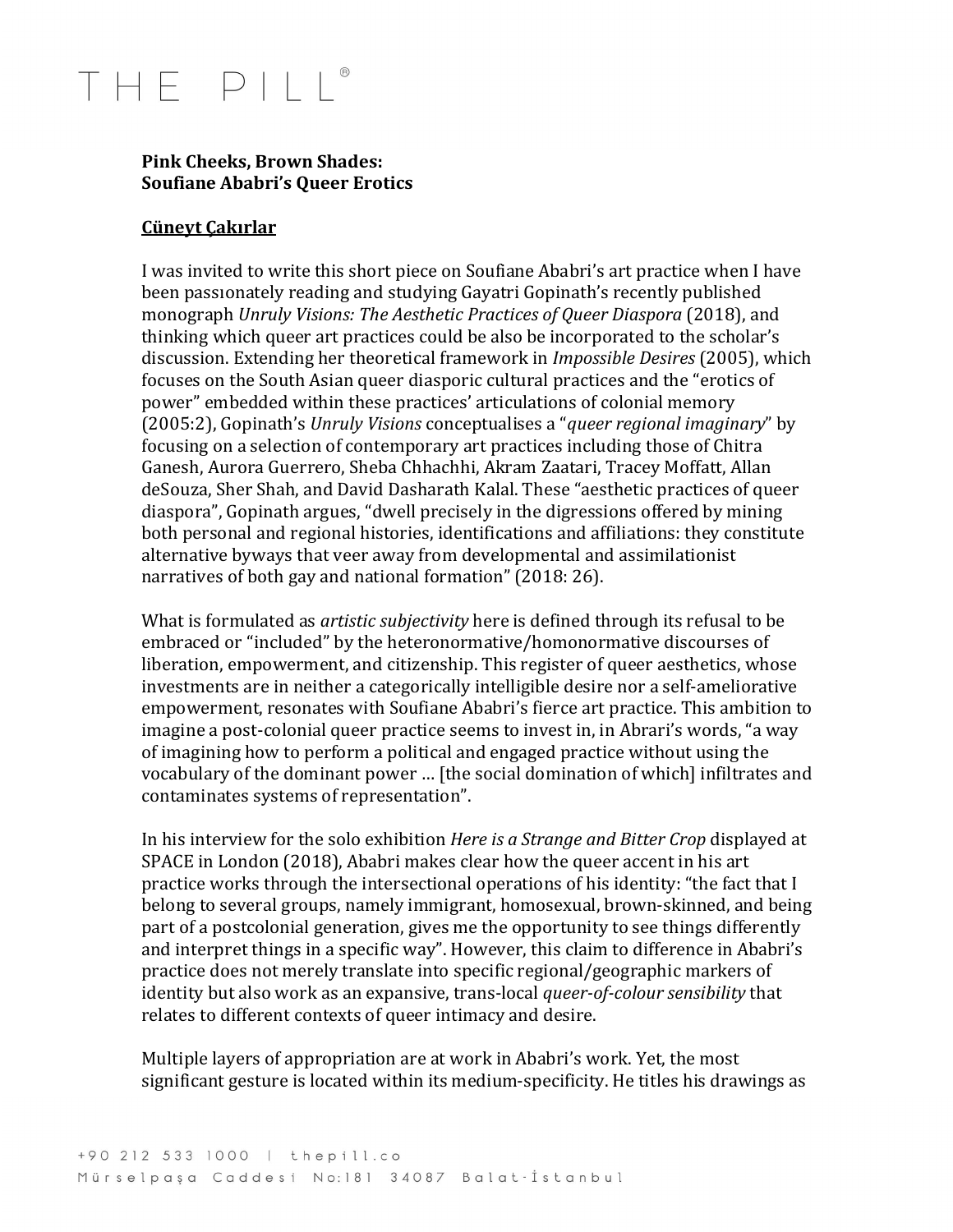### THE PIII

"bedworks" implying that the artist's production takes place in his bed. The literal, metaphorical and ideological implications of uttering "bedworks" *as title* do not only offer a playful intervention into the marginalised status of drawing-as-medium within the hierarchical value system of the discipline of art history but also highlight the artist's embodied labour in the process of producing (homo-)erotic art. Ababri swerves from a professionalised and disembodied space of art production to a personal, sexual, intimate and affective territory. The bed becomes the studio.

Ababri's aesthetic choices in form, context and content helps us consider his works as a personal album, or an archive that presents everyday erotic encounters. This archive documents "queer affiliations across disparate locations [by] contesting the ongoing legacies of colonial modernity ... that consigns gendered, sexualised and racially marked bodies to hypervisibility and/or invisibility within a hegemonic visual field" (Gopinath 2018: 169-170). Rather than investing in a liberal humanitarian optics that urges us to see and save victims/objects rather than to witness agents/subjects, Ababri's sketchy and banal imagery of everyday queer tensions between men prioritises an exploration of the intersections between the exotic, the erotic, and the ideological within dominant depictions of non-white masculinities, and their reception.

Ababri collects images from various sources including films, pornography, art works, and photographs he takes with his phone. The series of bedworks displayed under the title of *Memories of a Solitary Cruise* contains various artistic references including David Hockney's paintings/drawings, Wolfgang Tillmans' photography, Keith Haring's *artivist* drawings, Caravaggio's paintings, Warhol's screen tests, and Ang Lee's film *Brokeback Mountain*. Ababri's urge to "draw men with extreme masculinity" resonates particularly with Hockney's early paintings and drawings in the 1980s, especially those inspired by the American beefcake magazine *Physique Pictorial* and 1980s' gay soft-core. This connection with Hockney operates through not only the homoerotic content but also the formal/stylistic gestures these drawings perform. While Ababri strategically uses drawing as medium to present mainly non-white masculinities by means of a miniature-like aesthetic that lacks Western perspective, Hockey's early paintings (especially those with references to swimming pools and *physique* magazines) also attempt to contest the articulations of photographic realism in Western canons of visual arts. Similarly, Ababri's incorporation of non-white men into drawings that cite Tillmans's photographic fetishism and Caravaggio's *tableau vivants* clearly demonstrates the artist's investments in hybrid, cross-cultural frameworks of queer aesthetics. Rather than attempting to authenticate specific cultural locales of homosociality, Ababri reappropriates formal registers of queer representation by reflecting on his own experience of diasporic double consciousness. Perhaps, the emphasis on the "solitary cruise" demonstrates the situatedness, and the libidinal/erotic nature, of the artist's own reflections on erotic embodiment and same-sex desire. In parallel to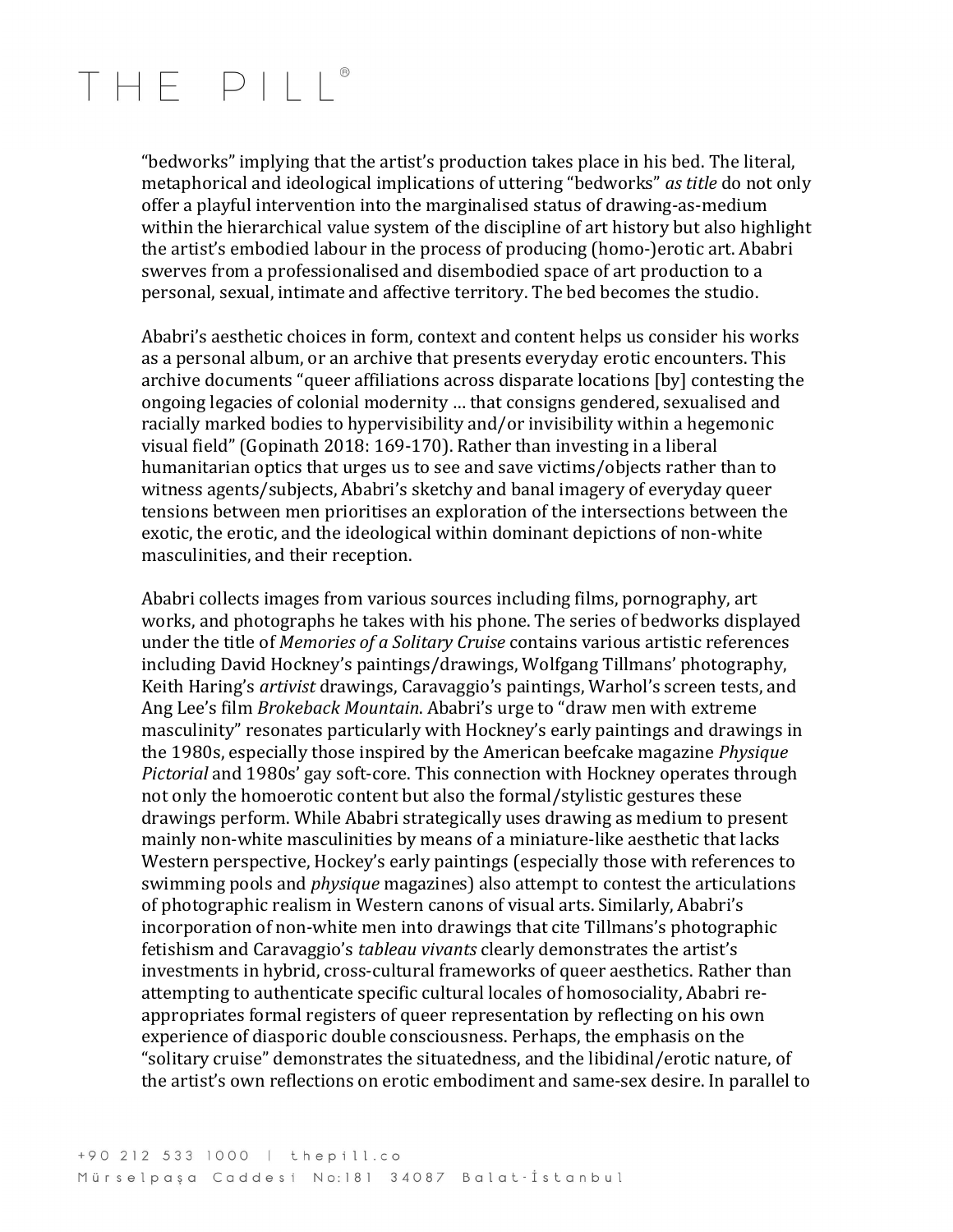### THE PIII

the practices of Hockney, Tillmans and even Caravaggio, Ababri's art practice explores the political potentials of erotic expression rather than those of fixed, stable identities and their affirmations/celebrations.

While the early examples of Ababri's bedworks seem to be more eclectic in the ways in which they are grouped and exhibited as compilations of images, the artist has recently been working on a set of site-specific projects that enabled him to further contextualise his queer aesthetics by responding to specific locations of sexual politics. *Here is a Strange and Bitter Crop*, the solo show at SPACE in London (2018), is a creative response to the suicide of Justin Fashanu, the first professional football player who came out as a gay man. Here, Ababri's work expands from Fashanu to a broader meditation on racialized black body in popular culture and on the ways in which the colonial memory works as an imprint in representing and locating black male body. Ababri's bedworks provide a queer response that celebrates black body through presenting black men having sex in the cotton fields. While the *mise-enscène* in these works presents a symbolic landscape of colonialism and slavery, the sexual exchange of black male figures Ababri locates within this landscape juxtaposes sexual pleasure with colonial violence. However, by making the colonial memory the very playground for sexual pleasure enjoyed by men of colour, Ababri's practice politicises the erotic while eroticising the political memory. There is no sexual desire without that memory.

Ababri's show at the PILL in Istanbul, titled *Memories of a Solitary Cruise*, seems to offer another site-specific queer response to the Western exoticisation of "Oriental" masculinities. The artist's starting point for this project is a 2015 Public Policy Polling survey made in the USA, which found that 30% of Republicans and 19% of Democrats said they would support 'bombing Agrabah' – the fictional country of Disney's *Aladdin*. In response to this post-truth American perception of the Middle East, Ababri takes the genie in Aladdin's lamp as a point of departure in this project. Anthropomorphised as an ambiguous, asexual and submissive figure, the blue genie in *Aladdin* becomes an object of Orientalism in Ababri's imagery. In his depiction of the traditional Turkish wrestling, the artist abstracts the genie by painting the wrestlers' bodies in blue, and transfers its Orientalist meaning to an allencompassing colour that flows throughout the exhibition space on- and off-canvas. Blue becomes the male flesh in Ababri's depiction of the wrestling scene, or perhaps it is the lubricant oil that facilitates male wrestling and its homoerotic theatre of masculinity. By using another Orientalist image of homoeroticism, where the erotic is located outside the intelligible sexual identity categories, Ababri's bedworks gaze back at the West by appropriating its tools of representation.

Majority of the male bodies depicted in Ababri's bedworks, including his Turkish wrestlers and his black lovers of the cotton fields, have pink cheeks, which can be considered as the artist's "signature". Ababri notes that these pink cheeks are used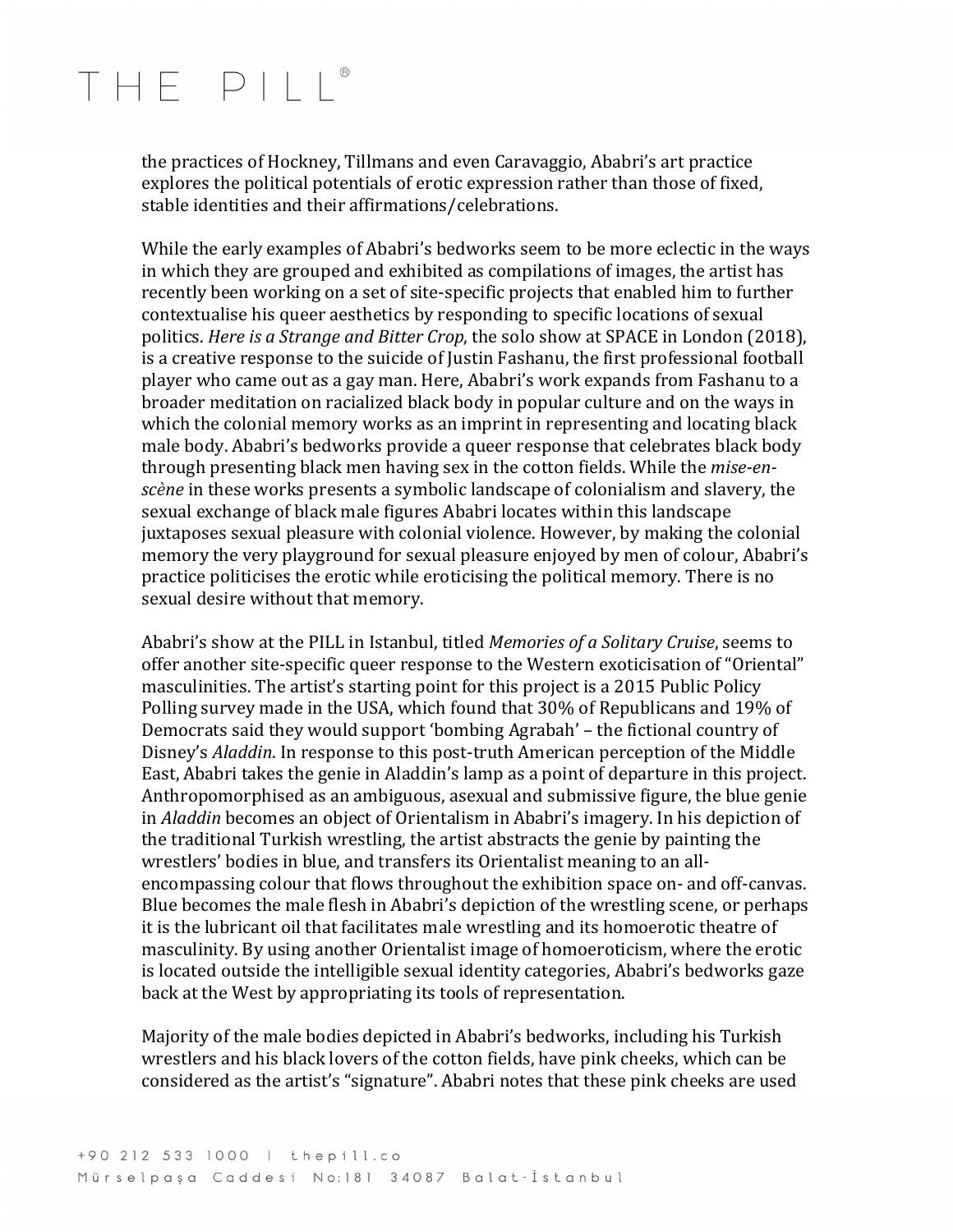## THF PIII®

to add a feminising effect to the masculine men he usually depicts in his works: "Putting on these pink cheeks eroticises the male body and it's also a way to access to a system of representation of fragility... the pink cheeks imply a body that loses control of its own representation".

Abrari's practice is a quest for queer commons in the field of the (homo-)erotic. The artist discovers new answers to the question who counts entitled to desire or eroticise whom or what, and who is entitled to make that desire visible if not legitimate. 

#### **References:**

Ababri, Soufiane. 2018. Video interview on *Here is a Strange and Bitter Crop* [Vimeo link<sup>]</sup>. London: [Space].

Gopinath, Gayatri. 2018. *Unruly Visions: The Aesthetic Practices of Queer Diaspora.* Durham and London: Duke University Press.

Gopinath, Gayatri. 2005. *Impossible Desires: Queer Diasporas and South Asian Public Cultures*. Durham and London: Duke University Press. 

Dr Cüneyt Çakırlar is a senior lecturer in Communications, Culture and Media Studies at Nottingham Trent University. His current research practice focuses on transnational sexuality studies and cross-cultural mobility of contemporary art practices. Awarded a PhD degree in Gender Studies, followed by an Andrew W. Mellon Postdoctoral Fellowship award at University College London with his project on cultural translation in arts (2008-2009), Çakırlar has taught on queer aesthetics and film theory at UCL, Boğaziçi University, and Istanbul Bilgi University. Çakırlar's articles appeared in various journals including *Critical Arts*, *Paragraph*, *Cineaction* and *Screen*. He has co-edited a volume about cultures of sexual dissidence in contemporary Turkey, namely *Cinsellik Muamması* (2012), and co-translated Judith Butler's *Bodies That Matter* (1993) into Turkish (2014). Çakırlar has also authored exhibition catalogues for the works of various artists including Taner Ceylan (Paul Kasmin Gallery NYC, 2013), Jake and Dinos Chapman (ARTER Istanbul, 2017), and Erinç Seymen (Zilberman Gallery, 2017). He has recently curated the public programme of the show *House of Wisdom Nottingham* (27 September-27 October 2018).